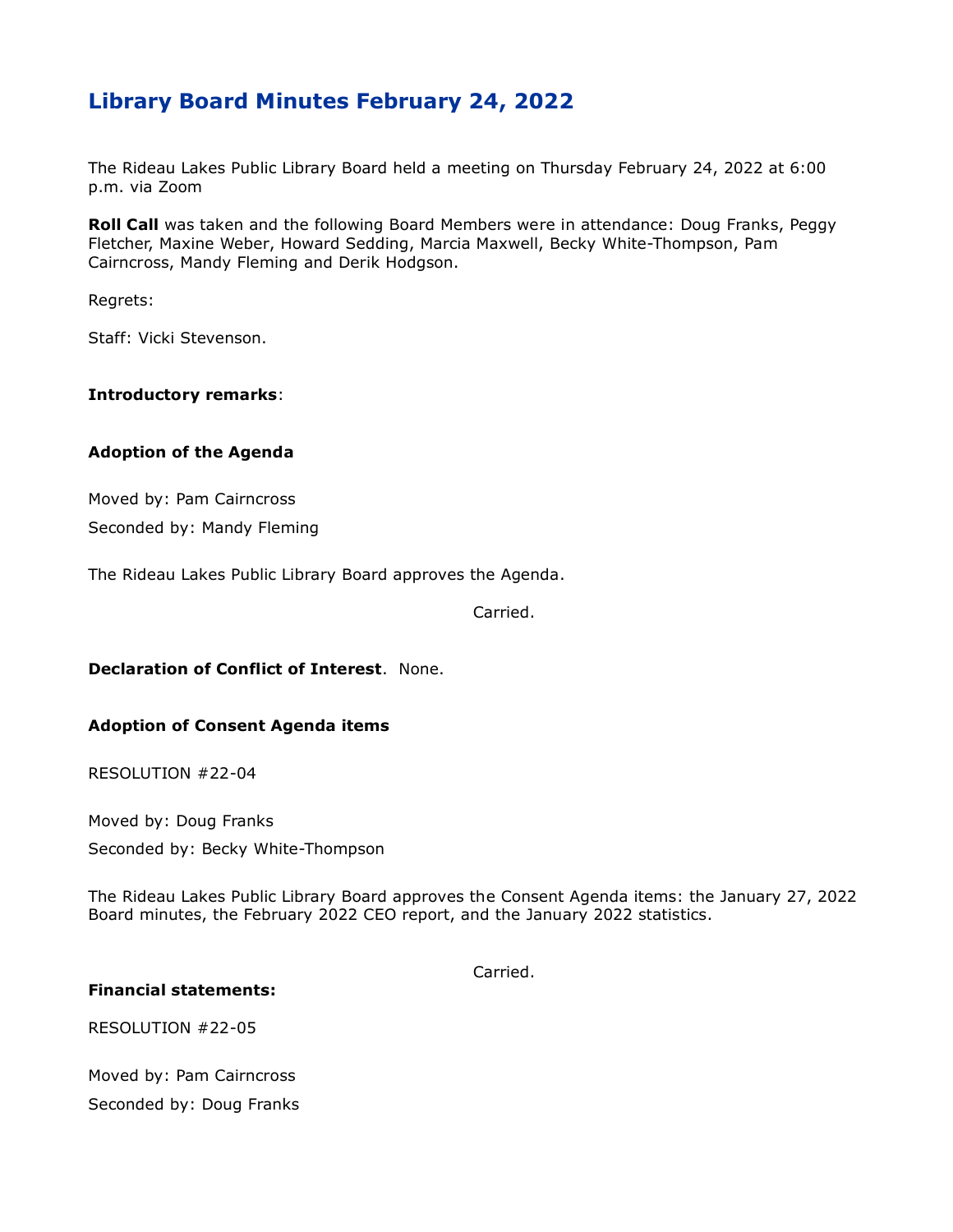The Rideau Lakes Public Library Board approves the February 14, 2022 Balance and Income financial statements.

Carried.

### **For Discussion:**

a) South Elmlsey update and opening

- Opening in March dependent on window delivery and installation
- Coordinating volunteers to assemble and ready furniture and with township for some wall shelving installation.
- Internet install has been an issue, but likely we will have Xplornet for a trial year.

b) Reserves update:

 To wrap up year 2021, the surplus release amount was \$17,337.39 . This was below the \$20,000 amount budgeted, so already approved.

c) Annual report

• The Board is happy with the annual report.

RESOLUTION #22-06

Moved by: Becky White-Thompson

Seconded by: Derik Hodgson

The Rideau Lakes Public Library Board approves the 2021 annual report.

Carried.

d) OLA Super conference wrap up

 Noted that many other libraries had renovations that went on hold completely during the pandemic. The Board legacy document presentation by Peggy Malcolm was very helpful. The municipal relations session was also insightful.

e) Risk management: Covid19 measures

 100% capacity resumes with social distancing, masks, and hand sanitation still in place. Staff continue to use the self-assessment tool.

## **Advocacy and Community Connections update:**

 Freedom to Read week, February 20-26. At this time, we're not aware of any complaints or challenges to any library materials.

## **Friends of the Library:**

Vicki will tour the Friends through the site on Monday, February 28.